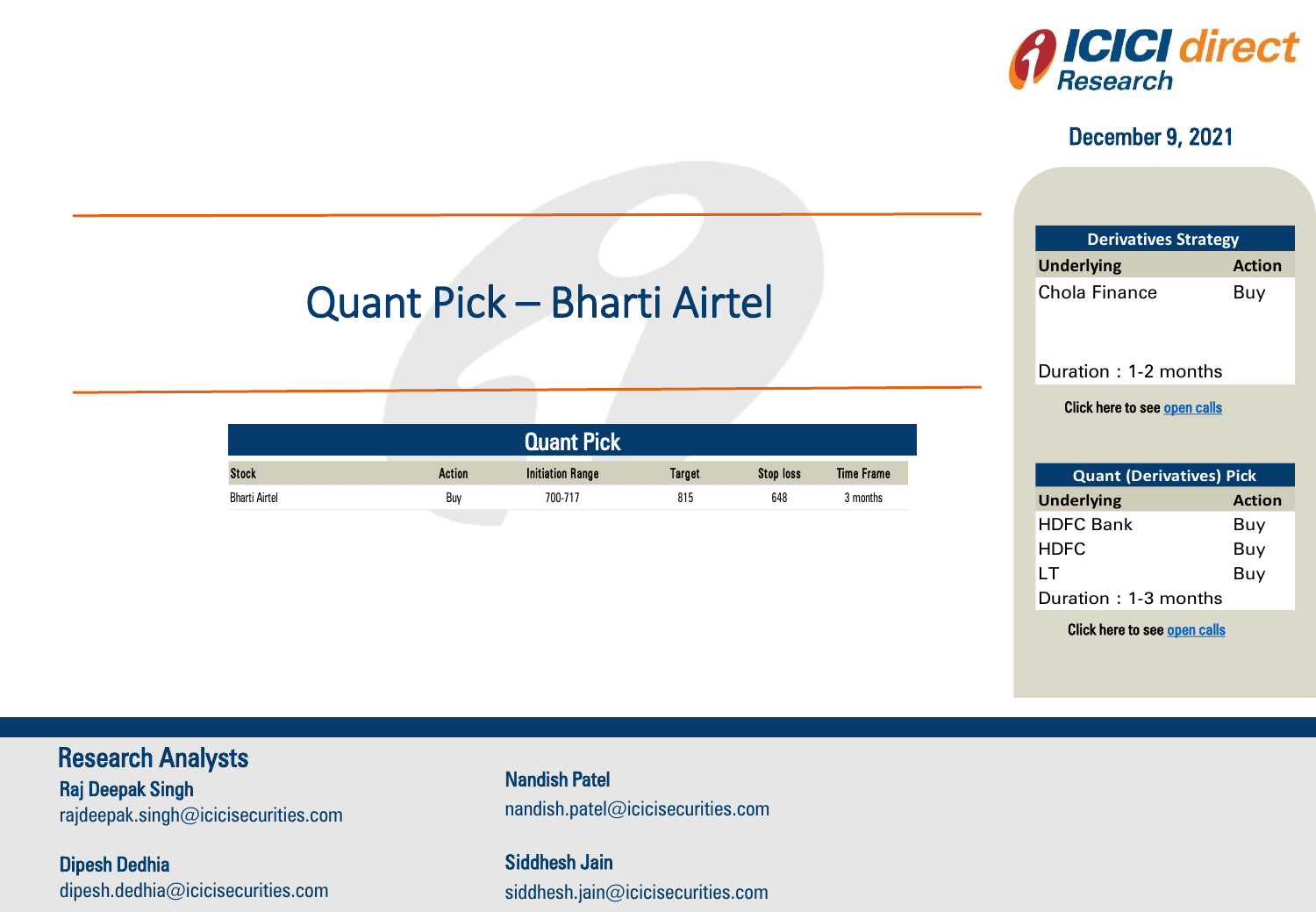## Buy Bharti Airtel in range of ₹ 700-717; Target: ₹ 815; Stop Loss: ₹ 648; Time frame: Three months



Snapshot

| <b>Spot Price</b>        | 716.00 |
|--------------------------|--------|
| Beta                     | 0.86   |
| 12M Avg Price (₹)        | 619.0  |
| 3M Avg Roll (%)          | 85.0%  |
| HV 30 Day (% Annualised) | 43.00  |

Fresh accumulation likely to take stock higher



Price vs. open interest pattern

Source: NSE, Seediff, ICICI Direct Research

### <span id="page-1-0"></span>December 9, 2021 **ICICI Securities Ltd.** | Retail Equity Research 2

Quant Pick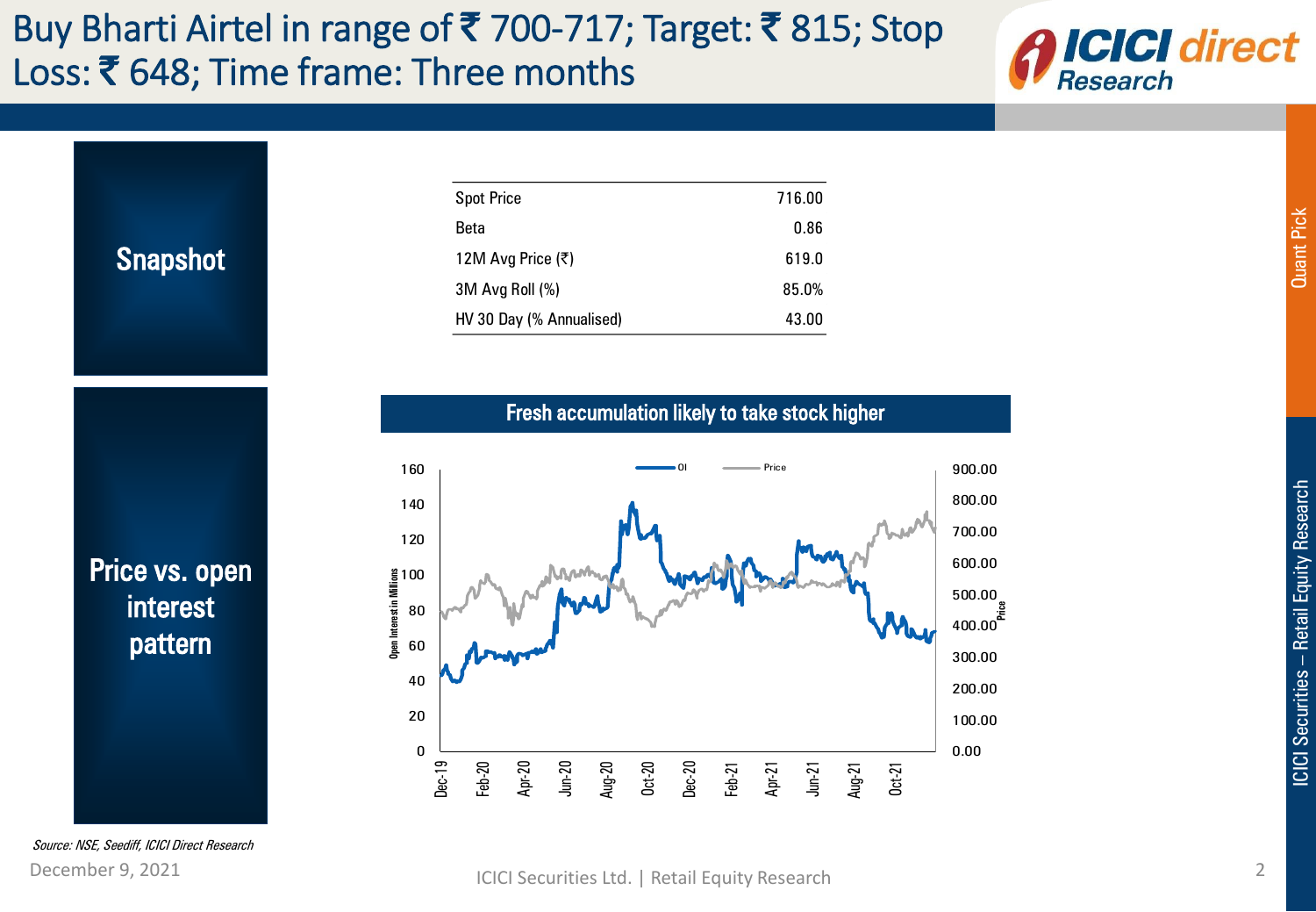## Derivatives and Quantitative Outlook…



- **•** The Nifty is exhibiting signs of recovery after sharp declines of almost 10% since mid October. Select stocks from the communication sector may witness renewed momentum amid broader market volatility. Stocks like Bharti Airtel is likely to perform better in the coming trading sessions along with the ongoing recovery seen in sectoral peers
- Recently, the Nifty witnessed long liquidation. Due to that, the December series of Nifty open interest (OI) is one of the lowest seen in the last 3 months. At the same time, most of the stock futures have started the December series with significantly low open interest. Open interest in Bharti Airtel is at 18 month low indicating significant room for fresh additions in the stock. After recent correction up to its Put base of 700, we have seen fresh accumulation at lower levels and we believe stock to find fresh strength in the coming days.
- On the options front, the stock has the highest option Put base at the 700 strike while the Call base is at the 750 strike. In spite of significant volatility in recent days, the stock has maintained its trading range of  $\bar{\tau}$  700-750 making it a strong formation at lower levels.
- In the last multiple instance, noteworthy delivery volumes were witnessed in the stock at  $\bar{\tau}$  700 levels. We expect levels around ₹680 and ₹700 to act as important supports for the stock in the short-term. The previous bull rally in October 2021 was seen from these levels. We expect the stock to consolidate above  $\bar{\tau}$  700 levels and stage a pullback towards its Call base.
- In the previous correction, the stock had broadly held zone of  $\bar{\tau}$  680-700. This time also it has reverted closer to this level and seems to be respecting the said support. The Delivery Z score reading in the cash segment indicates there is still room for further delivery pick-up in coming days. In due course, an up move should pan out in the stock
- Note: Call has been initiated on iClick2Gain on December 8, 2021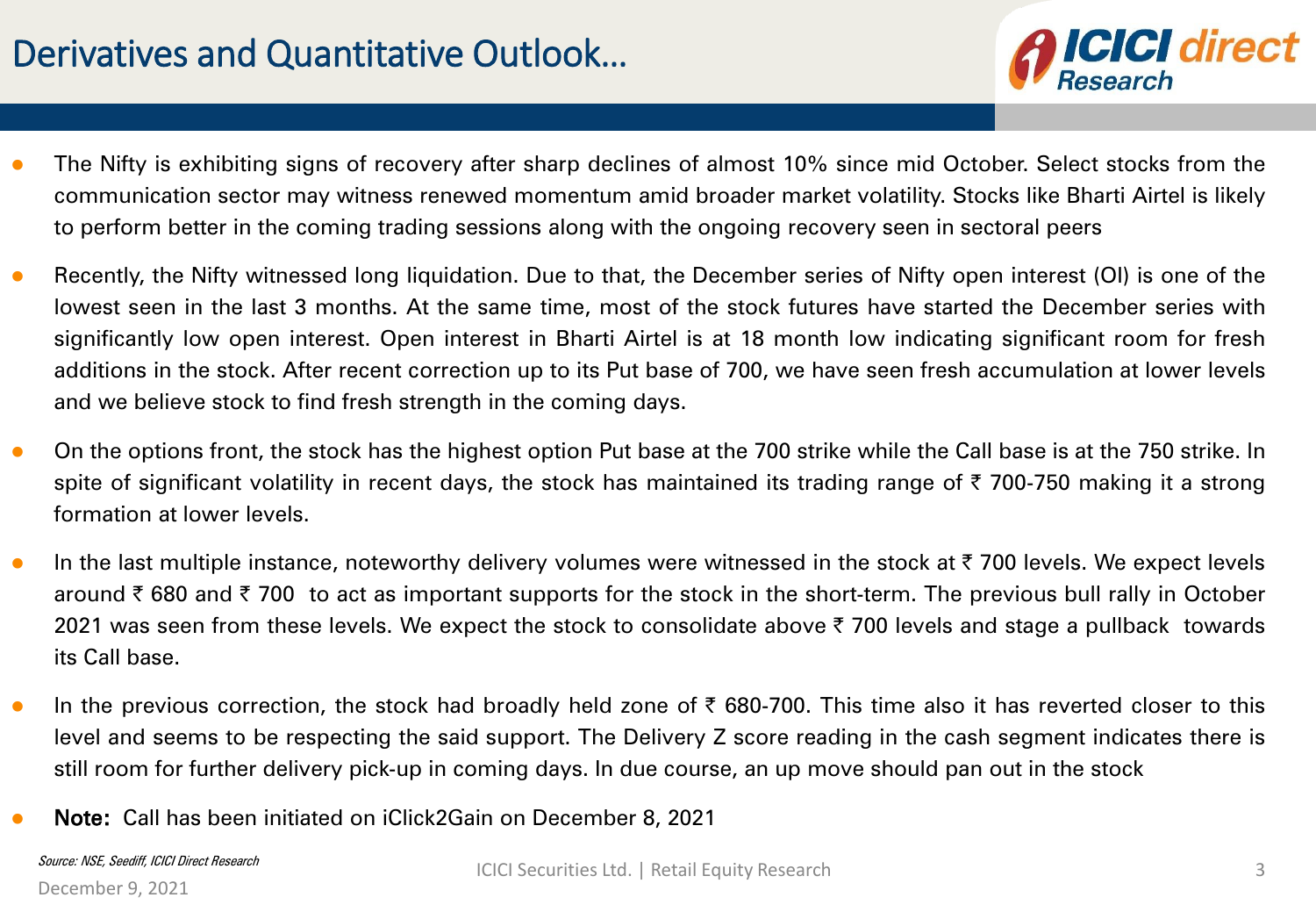

| <b>Date</b> | <b>Scrip</b>  | <b>Action</b> | Recommendation                                                                                                                                                                               |
|-------------|---------------|---------------|----------------------------------------------------------------------------------------------------------------------------------------------------------------------------------------------|
| 30-Nov-21   | Chola Finance |               | Positional Option: Buy Cholamandalam Finance December 560 Call at 24-26, Target: 50, Stop-loss: 12.5, Time-frame: till December expiry.                                                      |
| 03-Dec-21   | Adani Ports   |               | Long/Short Strategy: Buy Adani Ports December future at 743-747 & Sell 780 Call at 16.5-18.5, Target: 798, Stop-loss: 704.5, Time-frame: till December expiry.                               |
| 08-Dec-21   | Bank Nifty    | Buy           | Positional Future: Buy Bank Nifty December future at 37080-37130, Target: 38000-38200, Stop-loss: 36695, Time-frame: till 5-7 days.                                                          |
| 08-Dec-21   | Tata Motors   |               | Long/Short Strategy: Buy Tata Motors December future at 483-486, buy 485 Put at 15-16 & sell 515 Call at 7.50-8.50, Target: 523, Maximum loss: 7-8 points, Time-frame: till December expiry. |

**Back**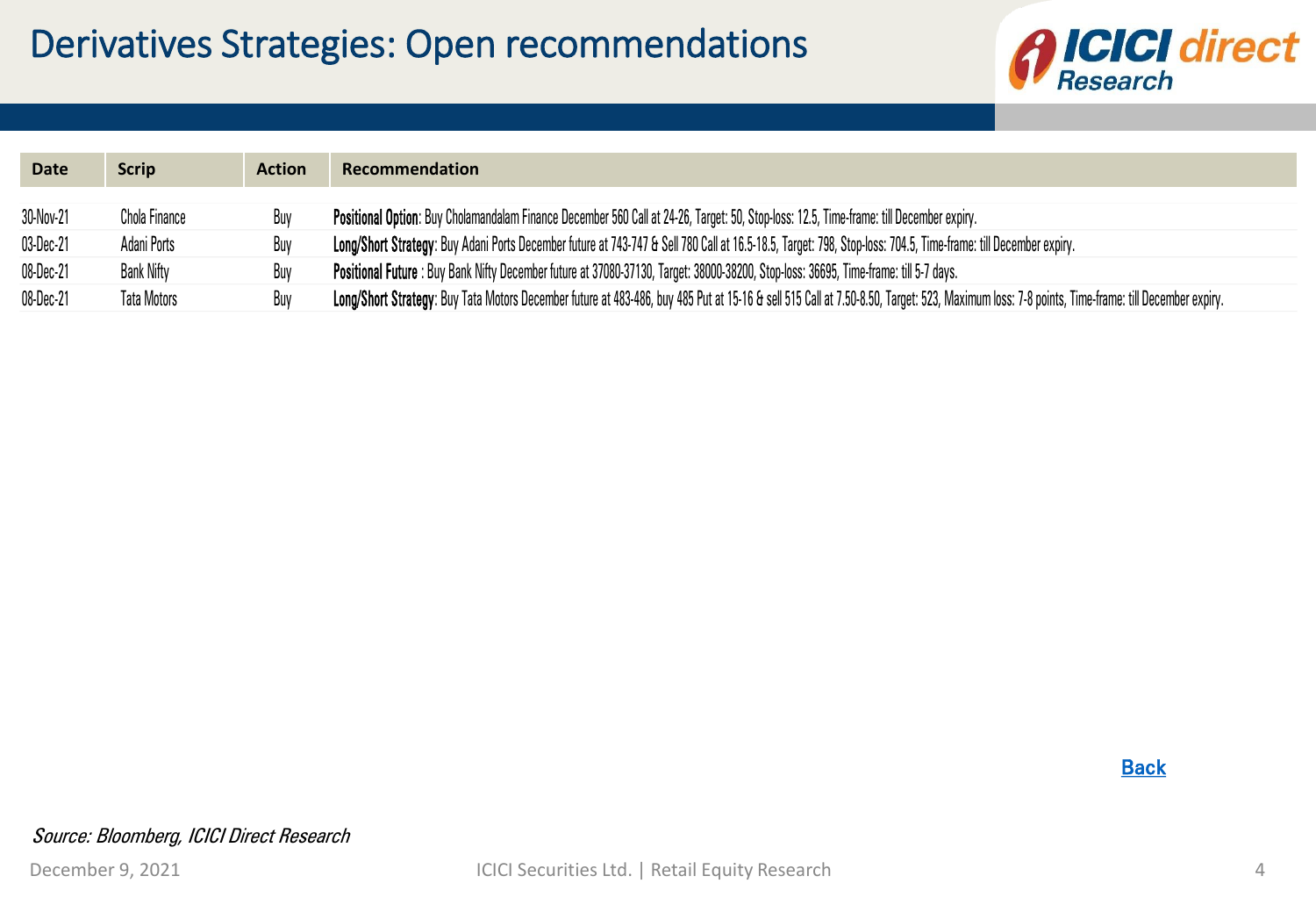## Quant Picks: Open recommendations…



<span id="page-4-0"></span>

|              |                  | 'I∩⊓       |          | <b>arget</b> | C I              | <b>CMP</b> | łΩi     |          |
|--------------|------------------|------------|----------|--------------|------------------|------------|---------|----------|
| 30-Nov-21    | <b>HDFC Bank</b> | Buy        | 500-1518 | 1650         | <b>.</b><br>1425 | 1554       | 3.0%    | :מnth    |
| $.3$ -Dec-21 | arsen & Toubro   | Buy        | 815-1835 | 2120         | 1660             | 1825       | 0.0%    | nnth:    |
| 21-Dec-      | HDFC             | Buy        |          | 3110         | 2620             | 2853       | .0%،    | 11 I I I |
|              | Rharti Airtel    | <b>Buv</b> | 700-71   | 815          | 749              | 15         | $0.0\%$ |          |

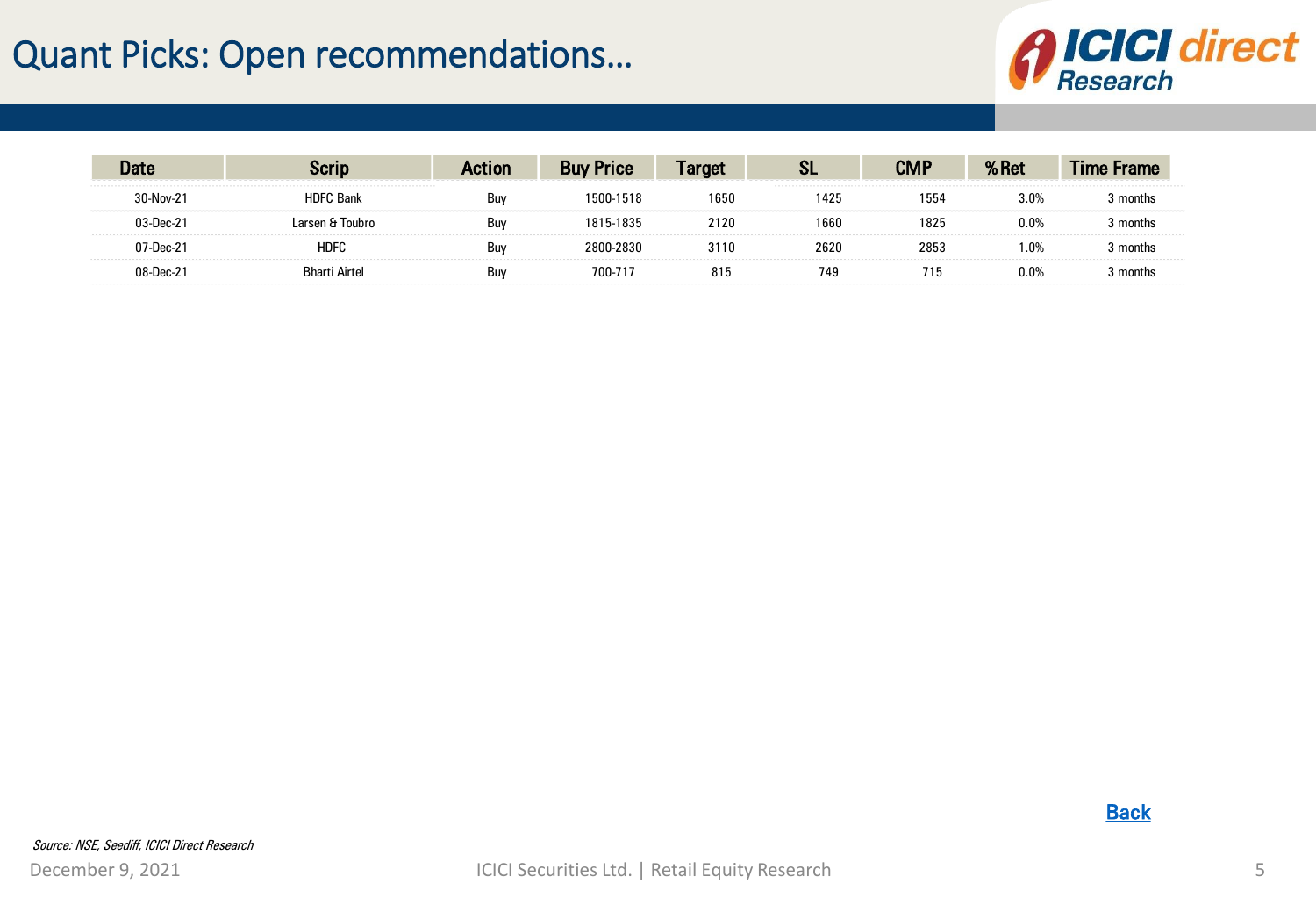

Pankaj Pandey Head – Research pankaj.pandey@icicisecurities.com ICICI Direct Research Desk, ICICI Securities Limited, 1<sup>st</sup> Floor, Akruti Trade Centre, Road no.7, MIDC Andheri (East) Mumbai – 400 093 research@icicidirect.com



Source: Bloomberg, ICICI Direct Research